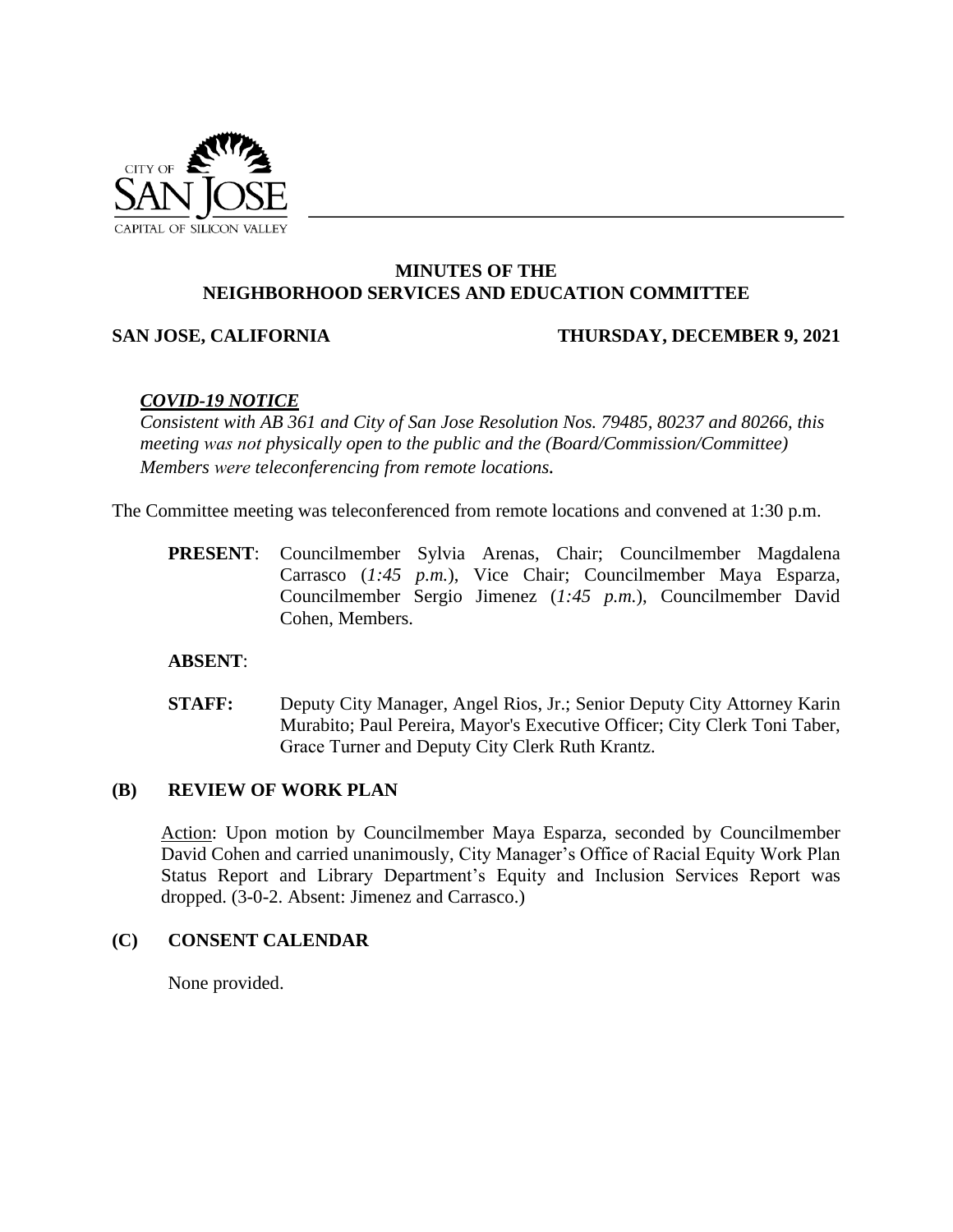### **(D) REPORTS TO COMMITTEE**

## **1. Commissions Annual Reports and Work Plans. (Consent Calendar) (Parks, Recreation and Neighborhood Services)**

Jay Terrado, Deputy Director of San Jose Animal Care and Services and Malerie Kinsman, Shelter Operations Supervisor provided a presentation and responded to questions.

Public Comments: (1) Tessa Woodmansee spoke on animals suffering from environmental change. (2) Call-User \_1 spoke on coyote presence in the area and that it should be restricted to the wild. (3) Jill Borders thanked staff for the report.

Action: Upon motion by Councilmember Maya Esparza, seconded by Councilmember Sergio Jimenez and carried unanimously, the annual report on Animal Care and Services for 2020-2021 related to ongoing operations, policies and programs was accepted. (5-0)

## **2. City Roadmap: Child and Youth Services Update. (Library/Parks, Recreation and Neighborhood Services)**

Hal Spangenberg, Division Manager introduced by Neil Rufino, Assistant Director with Nick Georgoff, Recreation Supervisor and Araceli Delgado Ortiz, Early Education Manager provided a presentation and responded to questions.

Public Comments: (1) Tessa Woodmansee spoke on food security and general redlining. (2) Paul Soto spoke to the social impacts of COVID in the communities and requests assessments. (3) Blair Beekman requested more communication with the community on health safety related to COVID-19. (4) Call-In User\_1 spoke on distrust of the Library institutions. (5) Jill Borders thanked staff and spoke to language used on education and learning and limiting use of word "college".

Action: Upon motion by Councilmember Maya Esparza, seconded by Councilmember Magdalena Carrasco and carried unanimously, the status report on Child and Youth Services as part of the approved City Roadmap for 2021-2022, including the City's role in local childcare systems, equitable access to City operated early learning, afterschool and enrichment programs, and the Family, Friend and Neighbor network was accepted.  $(5-0)$